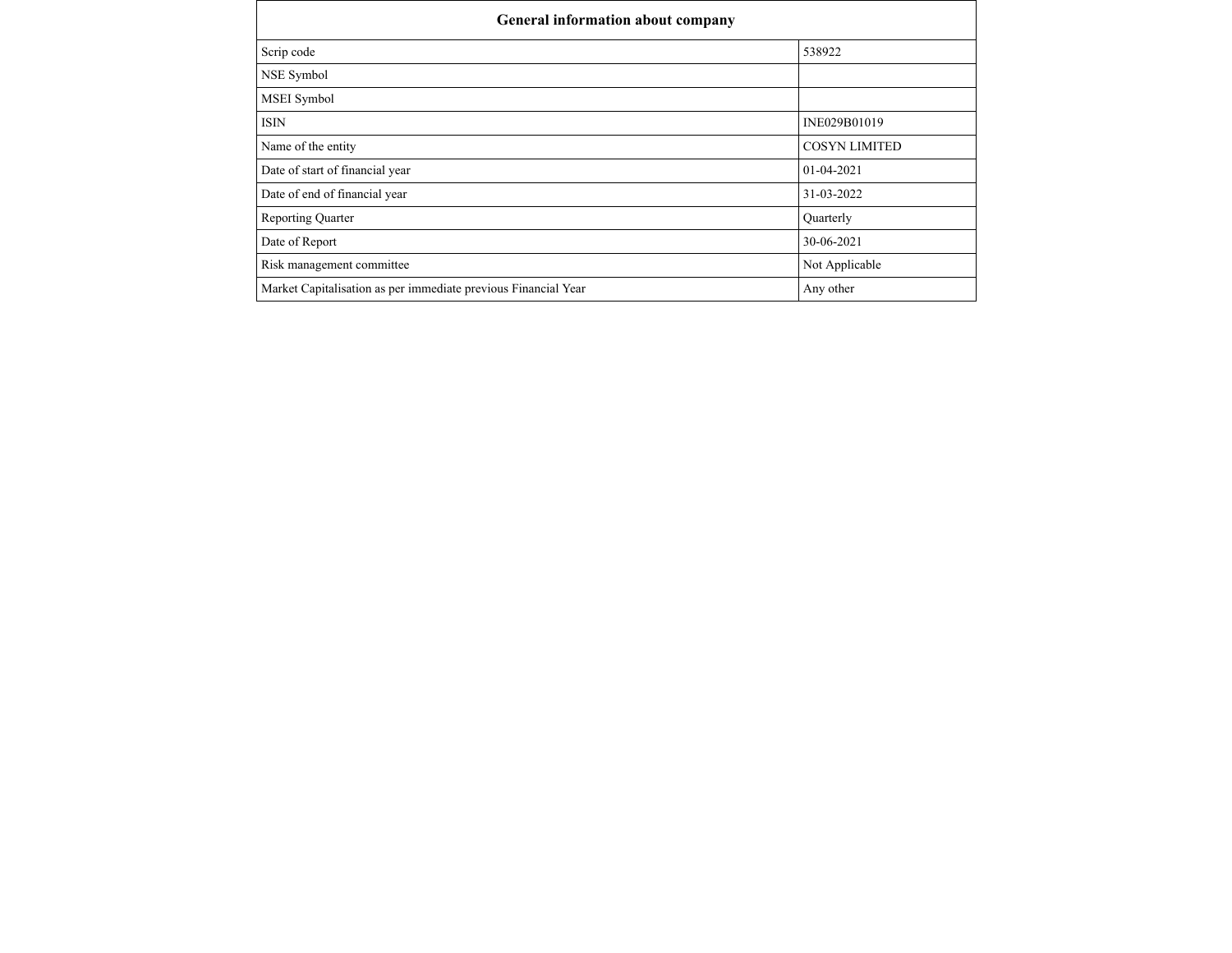|                |                      |                                                      |                     |            |                                                |                                       |                               |                          |                                                                                                      | <b>Annexure I</b>                           |                                          |                                                          |                      |                                            |                                                                                                                                                |                                                                                                                                                                       |                                                                                                                                                                          |                                                                                                                                                                                                            |                                      |                                                  |
|----------------|----------------------|------------------------------------------------------|---------------------|------------|------------------------------------------------|---------------------------------------|-------------------------------|--------------------------|------------------------------------------------------------------------------------------------------|---------------------------------------------|------------------------------------------|----------------------------------------------------------|----------------------|--------------------------------------------|------------------------------------------------------------------------------------------------------------------------------------------------|-----------------------------------------------------------------------------------------------------------------------------------------------------------------------|--------------------------------------------------------------------------------------------------------------------------------------------------------------------------|------------------------------------------------------------------------------------------------------------------------------------------------------------------------------------------------------------|--------------------------------------|--------------------------------------------------|
|                |                      |                                                      |                     |            |                                                |                                       |                               |                          | Annexure I to be submitted by listed entity on quarterly basis                                       |                                             |                                          |                                                          |                      |                                            |                                                                                                                                                |                                                                                                                                                                       |                                                                                                                                                                          |                                                                                                                                                                                                            |                                      |                                                  |
|                |                      |                                                      |                     |            |                                                |                                       |                               |                          |                                                                                                      |                                             | I. Composition of Board of Directors     |                                                          |                      |                                            |                                                                                                                                                |                                                                                                                                                                       |                                                                                                                                                                          |                                                                                                                                                                                                            |                                      |                                                  |
|                |                      |                                                      |                     |            |                                                |                                       |                               |                          | Disclosure of notes on composition of board of directors explanatory                                 |                                             |                                          |                                                          |                      |                                            |                                                                                                                                                |                                                                                                                                                                       |                                                                                                                                                                          |                                                                                                                                                                                                            |                                      |                                                  |
|                |                      |                                                      |                     |            |                                                |                                       |                               |                          |                                                                                                      |                                             |                                          | Wether the listed entity has a Regular Chairperson   Yes |                      |                                            |                                                                                                                                                |                                                                                                                                                                       |                                                                                                                                                                          |                                                                                                                                                                                                            |                                      |                                                  |
|                |                      |                                                      |                     |            |                                                |                                       |                               |                          |                                                                                                      |                                             |                                          | Whether Chairperson is related to MD or CEO   Yes        |                      |                                            |                                                                                                                                                |                                                                                                                                                                       |                                                                                                                                                                          |                                                                                                                                                                                                            |                                      |                                                  |
| Sr             | Title<br>(Mr)<br>Ms) | Name of the Director                                 | PAN                 | <b>DIN</b> | Category 1<br>of directors                     | Category 2<br>of directors            | Category<br>3 of<br>directors | Date<br>of<br>Birth      | Whether<br>special<br>resolution<br>passed?<br>[Refer Reg.<br>$17(1A)$ of<br>Listing<br>Regulations] | Date of<br>passing<br>special<br>resolution | <b>Initial Date</b><br>of<br>appointment | Date of Re-<br>appointment                               | Date of<br>cessation | Tenure<br>of<br>director<br>(in<br>months) | No of<br>Directorship<br>in listed<br>entities<br>including<br>this listed<br>entity (Refer<br>Regulation<br>17A of<br>Listing<br>Regulations) | No of<br>Independent<br>Directorship<br>in listed<br>entities<br>including<br>this listed<br>entity<br>(Refer)<br>Regulation<br>$17A(1)$ of<br>Listing<br>Regulations | Number of<br>memberships<br>in Audit/<br>Stakeholder<br>Committee(s)<br>including this<br>listed entity<br>(Refer<br>Regulation<br>$26(1)$ of<br>Listing<br>Regulations) | No of post<br>of<br>Chairperson<br>in Audit/<br>Stakeholder<br>Committee<br>held in listed<br>entities<br>including<br>this listed<br>entity (Refer<br>Regulation<br>$26(1)$ of<br>Listing<br>Regulations) | Notes for<br>not<br>providing<br>PAN | Notes for<br>not<br>$\,$ providing<br><b>DIN</b> |
|                | Mr                   | <b>VISHNU RAVI</b>                                   | ACPPR9483H          | 01144902   | Executive<br>Director                          | Chairperson<br>related to<br>Promoter | $\rm MD$                      | $15 -$<br>$02 -$<br>1962 | NA                                                                                                   |                                             | 15-01-2015                               | 15-01-2020                                               |                      |                                            |                                                                                                                                                | $\overline{0}$                                                                                                                                                        |                                                                                                                                                                          | $\Omega$                                                                                                                                                                                                   |                                      |                                                  |
| $\overline{2}$ | Mr                   | ARUVA BHOPAL<br><b>REDDY</b>                         | ADGPA4047G 01119839 |            | Executive<br>Director                          | Not<br>Applicable                     |                               | $15 -$<br>$06 -$<br>1962 | <b>NA</b>                                                                                            |                                             | 01-01-1998                               | 12-08-2019                                               |                      |                                            |                                                                                                                                                | $\overline{0}$                                                                                                                                                        |                                                                                                                                                                          | $\Omega$                                                                                                                                                                                                   |                                      |                                                  |
| 3              | Mr                   | <b>SIVARAMA</b><br>KRISHNAMURTHY<br><b>VENKINENI</b> | AEVPV3547G 03642007 |            | Non-<br>Executive -<br>Independent<br>Director | Not<br>Applicable                     |                               | $28 -$<br>$12 -$<br>1947 | <b>NA</b>                                                                                            |                                             | 31-10-2011                               | 30-09-2019                                               |                      | 21                                         |                                                                                                                                                |                                                                                                                                                                       |                                                                                                                                                                          |                                                                                                                                                                                                            |                                      |                                                  |
|                | $4$ Mr               | <b>RAMA RAO</b><br><b>KARUMANCHI</b>                 | AEOPK0445B 07532854 |            | Non-<br>Executive -<br>Independent<br>Director | Not<br>Applicable                     |                               | $01 -$<br>$01 -$<br>1963 | <b>NA</b>                                                                                            |                                             | 30-05-2016                               | 28-05-2021                                               |                      |                                            |                                                                                                                                                |                                                                                                                                                                       |                                                                                                                                                                          |                                                                                                                                                                                                            |                                      |                                                  |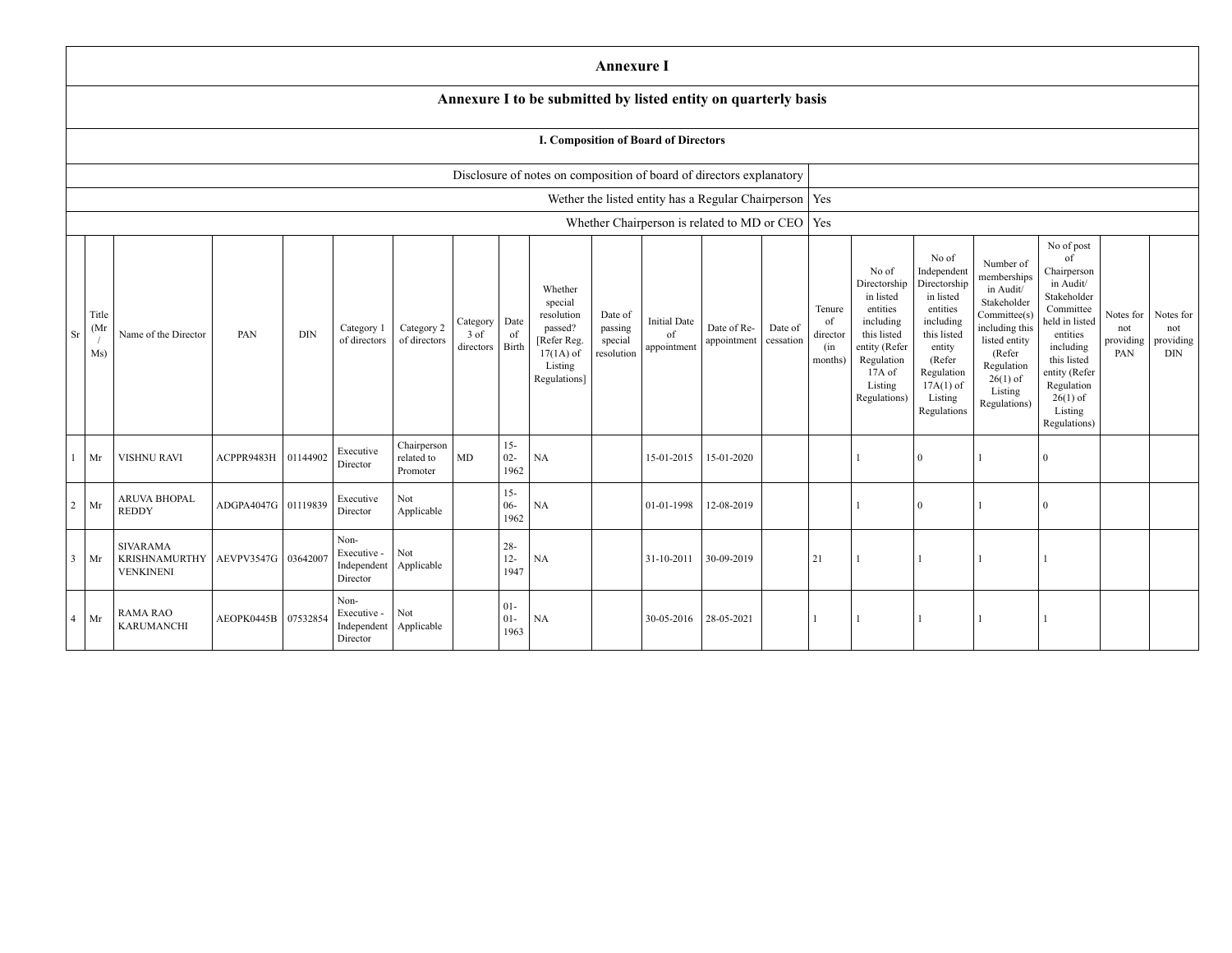|    |                      |                                                 |                     |            |                                                       |                               |                                    |                          | <b>I. Composition of Board of Directors</b>                                                          |                                             |                                          |                            |                      |                                                       |                                                                                                                                                |                                                                                                                                                                      |                                                                                                                                                                          |                                                                                                                                                                                                            |                                      |                                             |
|----|----------------------|-------------------------------------------------|---------------------|------------|-------------------------------------------------------|-------------------------------|------------------------------------|--------------------------|------------------------------------------------------------------------------------------------------|---------------------------------------------|------------------------------------------|----------------------------|----------------------|-------------------------------------------------------|------------------------------------------------------------------------------------------------------------------------------------------------|----------------------------------------------------------------------------------------------------------------------------------------------------------------------|--------------------------------------------------------------------------------------------------------------------------------------------------------------------------|------------------------------------------------------------------------------------------------------------------------------------------------------------------------------------------------------------|--------------------------------------|---------------------------------------------|
|    |                      |                                                 |                     |            |                                                       |                               |                                    |                          | Disclosure of notes on composition of board of directors explanatory                                 |                                             |                                          |                            |                      |                                                       |                                                                                                                                                |                                                                                                                                                                      |                                                                                                                                                                          |                                                                                                                                                                                                            |                                      |                                             |
|    |                      |                                                 |                     |            |                                                       |                               |                                    |                          | Wether the listed entity has a Regular Chairperson                                                   |                                             |                                          |                            |                      |                                                       |                                                                                                                                                |                                                                                                                                                                      |                                                                                                                                                                          |                                                                                                                                                                                                            |                                      |                                             |
| Sr | Title<br>(Mr)<br>Ms) | Name of the<br>Director                         | PAN                 | <b>DIN</b> | Category 1<br>of directors                            | Category 2<br>of<br>directors | Category Date<br>3 of<br>directors | of<br>Birth              | Whether<br>special<br>resolution<br>passed?<br>[Refer Reg.<br>$17(1A)$ of<br>Listing<br>Regulations] | Date of<br>passing<br>special<br>resolution | <b>Initial Date</b><br>of<br>appointment | Date of Re-<br>appointment | Date of<br>cessation | Tenure<br><sup>of</sup><br>director<br>(in<br>months) | No of<br>Directorship<br>in listed<br>entities<br>including<br>this listed<br>entity (Refer<br>Regulation<br>17A of<br>Listing<br>Regulations) | No of<br>Independent<br>Directorship<br>in listed<br>entities<br>including<br>this listed<br>entity<br>(Refer<br>Regulation<br>$17A(1)$ of<br>Listing<br>Regulations | Number of<br>memberships<br>in Audit/<br>Stakeholder<br>Committee(s)<br>including this<br>listed entity<br>(Refer<br>Regulation<br>$26(1)$ of<br>Listing<br>Regulations) | No of post<br>of<br>Chairperson<br>in Audit/<br>Stakeholder<br>Committee<br>held in listed<br>entities<br>including<br>this listed<br>entity (Refer<br>Regulation<br>$26(1)$ of<br>Listing<br>Regulations) | Notes for<br>not<br>providing<br>PAN | Notes for<br>not<br>providing<br><b>DIN</b> |
| 5  | Mr                   | PANDURANGA<br><b>VISTAKULA</b><br><b>MURTHY</b> | ADBPV6601N 08775477 |            | Non-<br>Executive -<br>Independent<br>Director        | Not<br>Applicable             |                                    | $09 -$<br>$05 -$<br>1950 | NA                                                                                                   |                                             | 30-06-2020                               |                            |                      | 12                                                    |                                                                                                                                                |                                                                                                                                                                      | $^{\circ}$                                                                                                                                                               | $\Omega$                                                                                                                                                                                                   |                                      |                                             |
| 6  | Mrs                  | <b>RAVI KASTURI</b>                             | ACPPR9484A          | 01936068   | Non-<br>Executive -<br>Non<br>Independent<br>Director | Not<br>Applicable             |                                    | $26 -$<br>$11 -$<br>1962 | NA                                                                                                   |                                             | 04-05-2015                               |                            |                      |                                                       |                                                                                                                                                | $\theta$                                                                                                                                                             | $\Omega$                                                                                                                                                                 | $\Omega$                                                                                                                                                                                                   |                                      |                                             |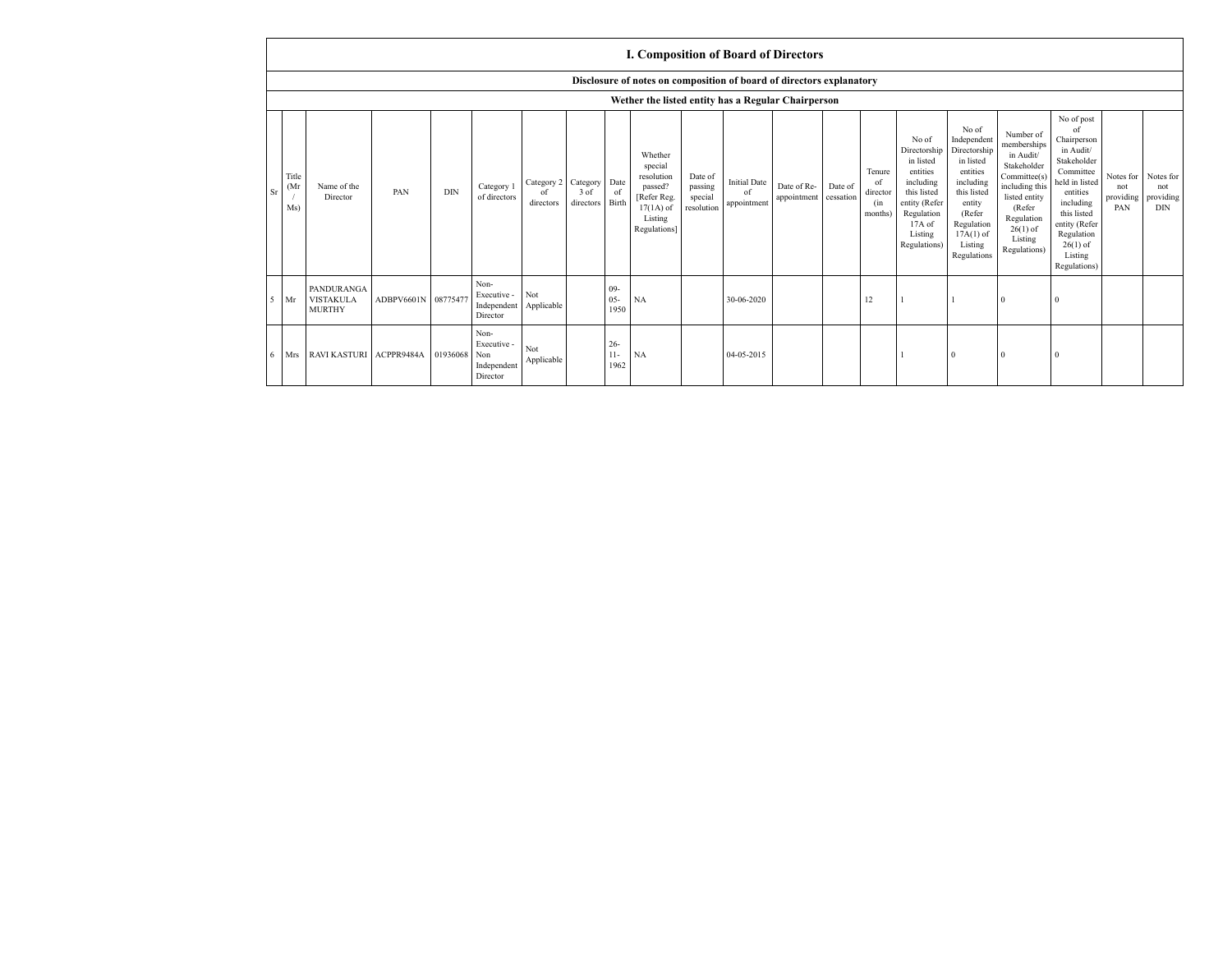|                | <b>Audit Committee Details</b> |                                                                             |                                                       |                            |                        |                      |         |
|----------------|--------------------------------|-----------------------------------------------------------------------------|-------------------------------------------------------|----------------------------|------------------------|----------------------|---------|
|                |                                |                                                                             | Whether the Audit Committee has a Regular Chairperson |                            | Yes                    |                      |         |
| Sr             | <b>DIN</b><br>Number           | Name of Committee members                                                   | Category 1 of directors                               | Category 2 of<br>directors | Date of<br>Appointment | Date of<br>Cessation | Remarks |
| 1              | 07532854                       | RAMA RAO KARUMANCHI                                                         | Non-Executive -<br><b>Independent Director</b>        | Chairperson                | 14-08-2017             |                      |         |
| $\overline{2}$ | 01144902                       | <b>VISHNU RAVI</b>                                                          | <b>Executive Director</b>                             | Member                     | 14-09-2017             |                      |         |
| 3              | 03642007                       | <b>SIVARAMA</b><br><b>KRISHNAMURTHY</b><br><b>VENKINENI</b>                 | Non-Executive -<br><b>Independent Director</b>        | Member                     | 14-11-2019             |                      |         |
|                |                                | Nomination and remuneration committee                                       |                                                       |                            |                        |                      |         |
|                |                                | Whether the Nomination and remuneration committee has a Regular Chairperson |                                                       |                            | Yes                    |                      |         |
| Sr             | <b>DIN</b><br>Number           | Name of Committee members                                                   | Category 1 of directors                               | Category 2 of<br>directors | Date of<br>Appointment | Date of<br>Cessation | Remarks |
| 1              | 03642007                       | <b>SIVARAMA</b><br><b>KRISHNAMURTHY</b><br><b>VENKINENI</b>                 | Non-Executive -<br><b>Independent Director</b>        | Chairperson                | 12-08-2019             |                      |         |
| $\overline{2}$ | 07532854                       | RAMA RAO KARUMANCHI                                                         | Non-Executive -<br><b>Independent Director</b>        | Member                     | 14-08-2017             |                      |         |
| 3              | 01936068                       | <b>RAVI KASTURI</b>                                                         | Non-Executive - Non<br><b>Independent Director</b>    | Member                     | 14-08-2017             |                      |         |
|                |                                | <b>Stakeholders Relationship Committee</b>                                  |                                                       |                            |                        |                      |         |
|                |                                | Whether the Stakeholders Relationship Committee has a Regular Chairperson   |                                                       |                            | Yes                    |                      |         |
| Sr             | <b>DIN</b><br>Number           | Name of Committee members                                                   | Category 1 of directors                               | Category 2 of<br>directors | Date of<br>Appointment | Date of<br>Cessation | Remarks |
| 1              | 03642007                       | <b>SIVARAMA</b><br><b>KRISHNAMURTHY</b><br><b>VENKINENI</b>                 | Non-Executive -<br><b>Independent Director</b>        | Chairperson                | 14-08-2017             |                      |         |
| $\overline{2}$ | 07532854                       | RAMA RAO KARUMANCHI                                                         | Non-Executive -<br><b>Independent Director</b>        | Member                     | 14-08-2017             |                      |         |
| $\overline{3}$ | 01119839                       | <b>ARUVA BHOPAL REDDY</b>                                                   | <b>Executive Director</b>                             | Member                     | 14-08-2017             |                      |         |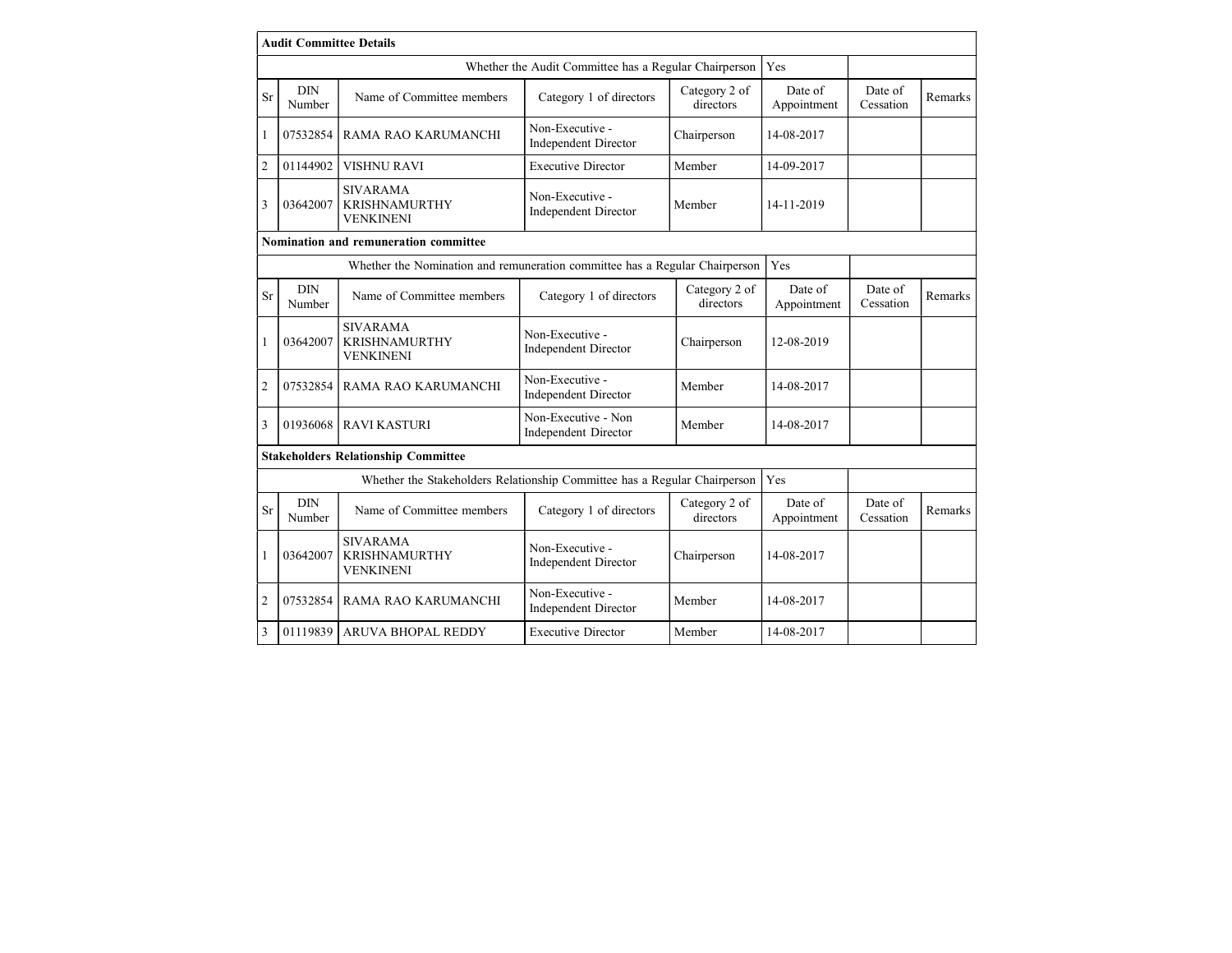|           | <b>Risk Management Committee</b>                                |                                                                                 |                                                                   |                                       |                                                     |                                                |                      |                                           |  |  |  |
|-----------|-----------------------------------------------------------------|---------------------------------------------------------------------------------|-------------------------------------------------------------------|---------------------------------------|-----------------------------------------------------|------------------------------------------------|----------------------|-------------------------------------------|--|--|--|
|           | Whether the Risk Management Committee has a Regular Chairperson |                                                                                 |                                                                   |                                       |                                                     |                                                |                      |                                           |  |  |  |
| <b>Sr</b> | <b>DIN</b><br>Number                                            | Name of Committee<br>members                                                    | Category 1 of<br>directors                                        | Category 2 of<br>directors            | Date of<br>Appointment                              |                                                | Date of<br>Cessation | Remarks                                   |  |  |  |
|           |                                                                 | <b>Corporate Social Responsibility Committee</b>                                |                                                                   |                                       |                                                     |                                                |                      |                                           |  |  |  |
|           |                                                                 | Whether the Corporate Social Responsibility Committee has a Regular Chairperson |                                                                   |                                       |                                                     |                                                |                      |                                           |  |  |  |
| Sr        | <b>DIN</b><br>Number                                            | Name of Committee<br>members                                                    | Category 1 of<br>directors                                        | Category 2 of<br>directors            |                                                     | Date of<br>Date of<br>Cessation<br>Appointment |                      | Remarks                                   |  |  |  |
|           | <b>Other Committee</b>                                          |                                                                                 |                                                                   |                                       |                                                     |                                                |                      |                                           |  |  |  |
| <b>Sr</b> | <b>DIN</b> Number                                               | Name of Committee members                                                       | Name of other committee                                           |                                       | Category 1 of directors                             | Category 2 of directors                        |                      | Remarks                                   |  |  |  |
|           |                                                                 |                                                                                 |                                                                   |                                       |                                                     |                                                |                      |                                           |  |  |  |
|           | <b>Annexure 1</b>                                               |                                                                                 | <b>Annexure 1</b>                                                 |                                       |                                                     |                                                |                      |                                           |  |  |  |
|           |                                                                 | <b>III. Meeting of Board of Directors</b>                                       |                                                                   |                                       |                                                     |                                                |                      |                                           |  |  |  |
|           |                                                                 | Disclosure of notes on meeting of board of<br>directors explanatory             |                                                                   |                                       |                                                     |                                                |                      |                                           |  |  |  |
| <b>Sr</b> | $Date(s)$ of meeting<br>(if any) in the<br>previous quarter     | $Date(s)$ of<br>meeting (if any)<br>in the current<br>quarter                   | Maximum gap between<br>any two consecutive (in<br>number of days) | Notes for<br>not<br>providin<br>gDate | Whether<br>requirement of<br>Ouorum met<br>(Yes/No) | Number of<br>Directors<br>present*             | the meeting*         | No. of Independent<br>Directors attending |  |  |  |
|           | 30-01-2021                                                      |                                                                                 |                                                                   |                                       | Yes                                                 | 6                                              | 3                    |                                           |  |  |  |
| 2         |                                                                 | 28-05-2021                                                                      | 117                                                               |                                       | Yes                                                 | 6                                              | 3                    |                                           |  |  |  |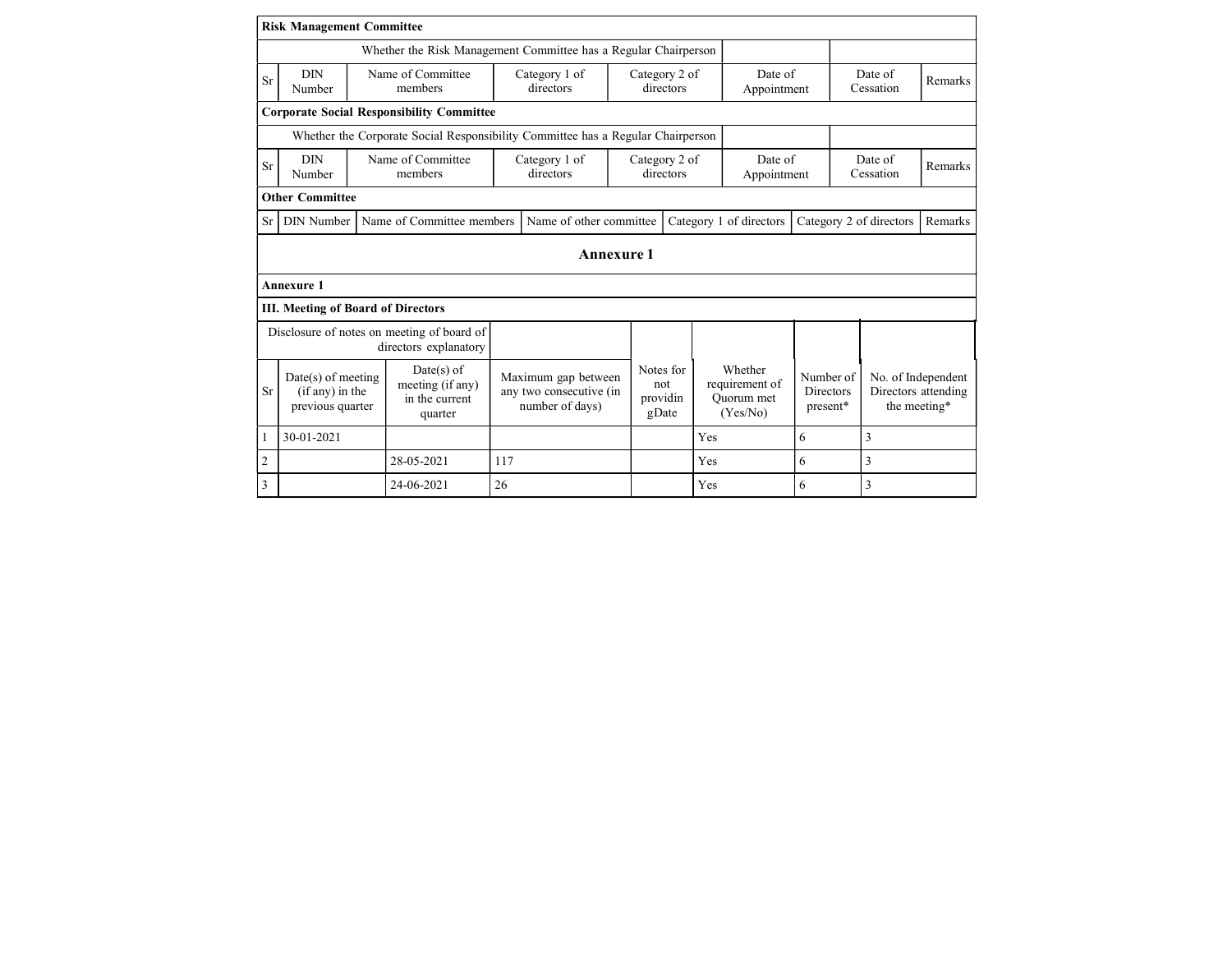|                |                                  |                                                                                                           | <b>Annexure 1</b>                                                    |                               |                                       |                                                                    |                                       |                                                                 |
|----------------|----------------------------------|-----------------------------------------------------------------------------------------------------------|----------------------------------------------------------------------|-------------------------------|---------------------------------------|--------------------------------------------------------------------|---------------------------------------|-----------------------------------------------------------------|
|                | <b>IV. Meeting of Committees</b> |                                                                                                           |                                                                      |                               |                                       |                                                                    |                                       |                                                                 |
|                |                                  |                                                                                                           | Disclosure of notes on meeting of committees explanatory             |                               |                                       |                                                                    |                                       |                                                                 |
| <b>Sr</b>      | Name of<br>Committee             | Date(s) of meeting (Enter dates<br>of Previous quarter and Current<br>quarter in chronological order)     | Maximum gap<br>between any two<br>consecutive (in<br>number of days) | Name of<br>other<br>committee | Reson for<br>not<br>providing<br>date | Whether<br>requirement<br>of Quorum<br>met (Yes/No)                | Number<br>of<br>Directors<br>present* | No. of<br>Independent<br>Directors<br>attending the<br>meeting* |
|                | Audit<br>Committee               | 30-01-2021                                                                                                |                                                                      |                               |                                       | Yes                                                                | 3                                     | 2                                                               |
| 2              | Audit<br>Committee               | 24-06-2021                                                                                                | 144                                                                  |                               |                                       | Yes                                                                | 3                                     | 2                                                               |
|                |                                  |                                                                                                           | <b>Annexure 1</b>                                                    |                               |                                       |                                                                    |                                       |                                                                 |
|                |                                  | V. Related Party Transactions                                                                             |                                                                      |                               |                                       |                                                                    |                                       |                                                                 |
|                | Sr Subject                       |                                                                                                           |                                                                      | (Yes/No/NA)                   | Compliance status                     | If status is "No" details of non-<br>compliance may be given here. |                                       |                                                                 |
|                |                                  | Whether prior approval of audit committee obtained                                                        |                                                                      | NA                            |                                       |                                                                    |                                       |                                                                 |
| $\overline{2}$ |                                  | Whether shareholder approval obtained for material RPT                                                    |                                                                      | <b>NA</b>                     |                                       |                                                                    |                                       |                                                                 |
| 3              |                                  | Whether details of RPT entered into pursuant to omnibus approval<br>have been reviewed by Audit Committee |                                                                      | NA                            |                                       |                                                                    |                                       |                                                                 |